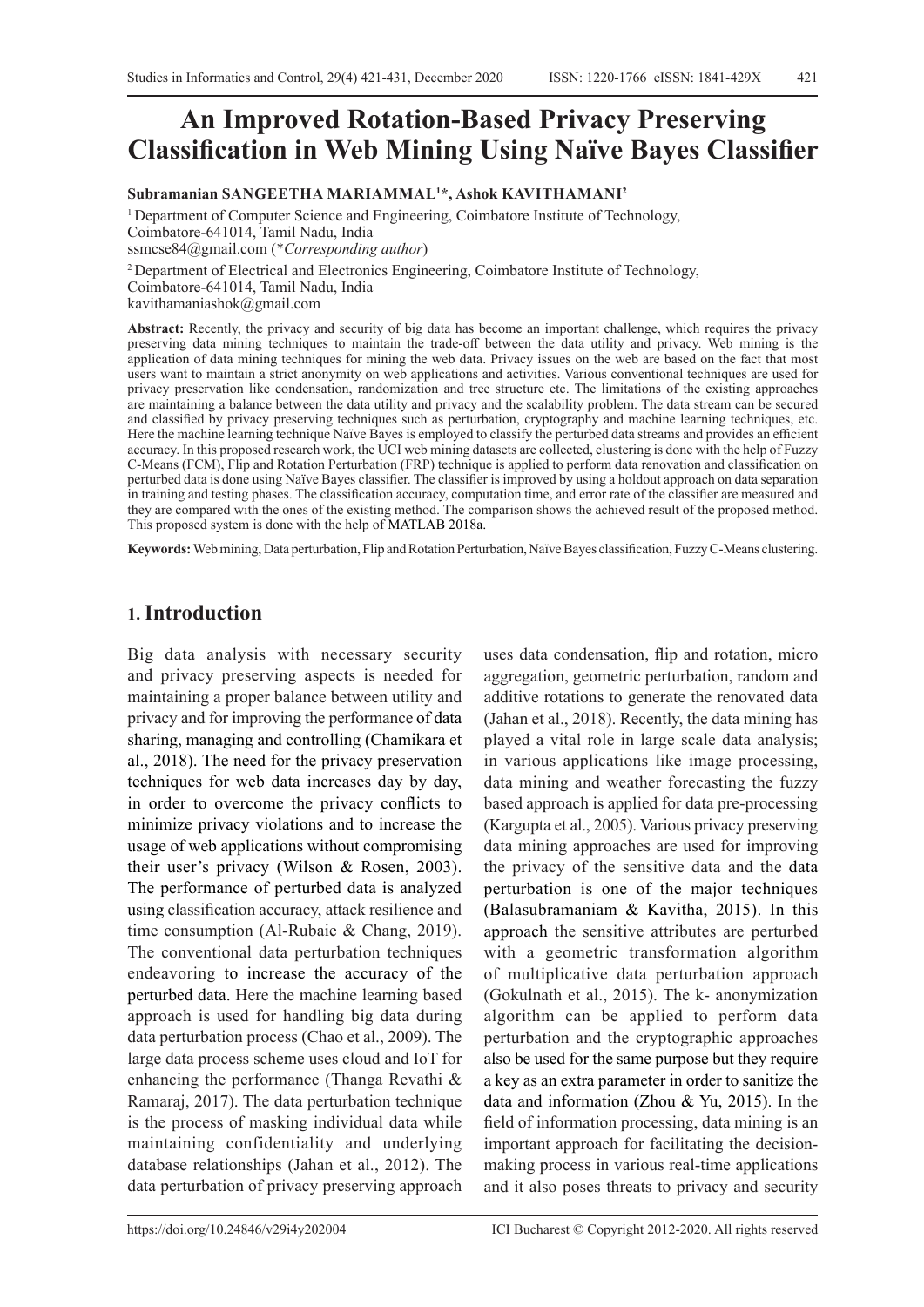aspects while accessing the data streams (Yan et al., 2019). The issues in data handling are reduced through privacy preserving approaches and the privacy preserving data streams are obtained by various techniques like data modification, rule hiding, perturbation and data sanitization (Lee et al., 2019).

By surveying the privacy preserving techniques, the data mining-based models are graphically illustrated in Figure 1.



**Figure 1.** Various privacy preserving data mining techniques

The random rotation perturbation can also be used and it results in a poor model if the samples are not selected properly (Lin et al., 2019). The data within the window size is perturbed and stored and this process continues in order to perturb the entire data stream (Mopuri et al., 2019). Perturbed data is classified by various machine learning approaches and it is compared with the original data to evaluate the performance of the proposed system (Landgrebe & Duin, 2008; Du et al., 2018). In Internet of Things, the large numbers of data streams are traversed across the web and there is a huge demand to ensure the user's privacy (Adeel et al., 2019; Kiran & Vasumathi, 2019). The data privacy preservation and sharing is achieved in IoT with the help of data perturbation and cryptography processes (Chen et al., 2007; Tanuwidjaja et al., 2019). The cloud and IoT based applications produce large scale data streams and the data perturbation methods include unidimensional and multidimensional data renovation processes (Elidan et al., 2002; Chhinkaniwala et al., 2012). This renovation process uses random rotation, swapping of the data streams for generating the perturbed data streams (Upadhyay et al., 2016). Random perturbation is presented in (Chen & Liu, 2005). Fuzzy based data privacy and perturbation technique is discussed in (Ahmed et al., 2014; Lyu et al., 2018). The aim of this approach is to transform original data stream into a renovated version of the perturbed data, which satisfies the privacy requirements; motive is to overcomes the privacy conflicts, minimizes the privacy violations and increases usage of web applications without compromising the user's privacy. Thus, the main objectives of this approach are achieving better accuracy, guaranteeing a certain level of privacy and maximizing the utility of data streams.

geometric perturbation, randomization, and

This paper is organized as follows. Section 2 provides a literature survey of related works, Section 3 presents the existing methodology and it also describes the various possible perturbation techniques. Section 4 describes the proposed methodology. Section 5 shows the experimental results and proposes some discussions about the proposed techniques. Finally, the section 6 concludes the present work and provides the perspective of a future work for enhancing the performance of the proposed approach.

## **2. Related Works**

Chamikara et al. (2018) have performed the privacy preserving approach of data stream mining for improving the scalability. The main challenge of this work consists in collecting original data for data sanitization and also improving the security, privacy and utility level of sanitized data. The data perturbation process increases the speed of data streams and maintains the confidentiality of data. Here the rotation perturbation and data condensation techniques are applied. The performance analysis of time complexity, accuracy, scalability and privacy was measured and compared with existing approaches. This method applies several stages to perform data perturbation, which is reduced by the proposed flip and rotate methodology.

Wilson & Rosen (2003) have presented the perturbation technique with the impact of knowledge discovery scheme. Here it maintains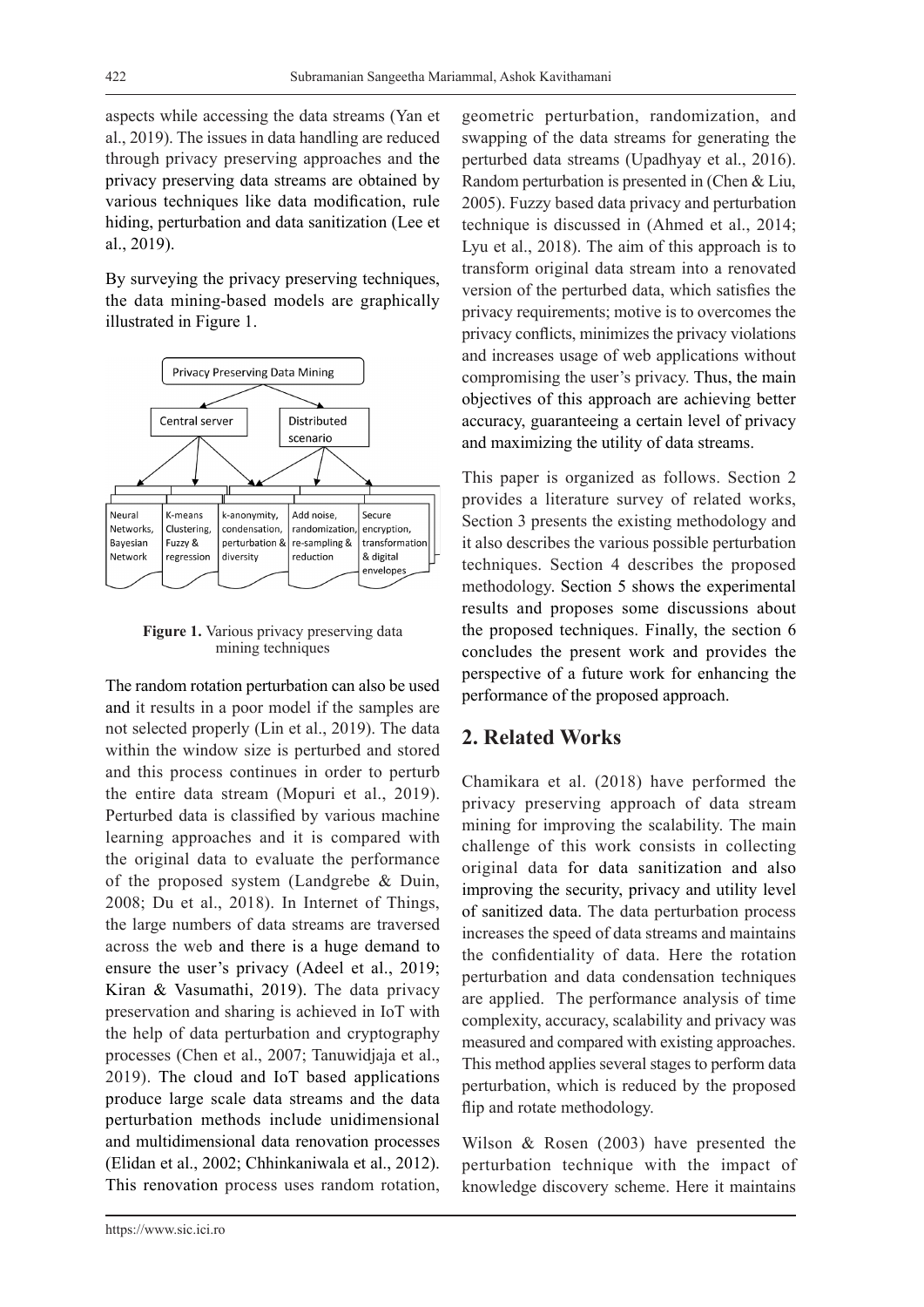the confidentiality of data using security key. The objective of this work is to protect the data confidentially using various data perturbation techniques. The data mining tool for implementation and measurement uses QUEST(Quick, Unbiased, Efficient Statistical Tree) method. This generates the decision tree for classifying particular test cases. Here the standard deviation and correct classification accuracy of the perturbed data were measured. This method prevents the unauthorized access of sensitive data.

Chao et al. (2009) have applied the classification approaches in privacy preserving data perturbation model. Here the privacy preserving data stream mining is performed for getting perturbed information and it improves the confidentiality of the perturbed data using a cryptographical approach. This approach utilizes incremental mining for average weight evaluation in data perturbation. Online data mining system is employed for updating the real-time applications based on the data streams. The Data Splitting and Perturbation (DSP) algorithm reduces the data leakage by using the numeric attribute handling approach. The standard deviation is calculated to analyze the performance of the perturbed data.

Jahan et al. (2012) have proposed the data perturbation privacy preserving approach using the feature selection method to preserve the sensitive data in the database. Here the data perturbation technique is performed with Singular Value Decomposition (SVD) technique. The data analysis performs classification and clustering on the perturbed data. Here the feature selection algorithm contains feature search and feature subset evaluation phases and its efficiency is determined through the results of the classifier. Here Support Vector Machine Learning uses nonlinear mapping to transform the original data that are linearly separable into high-dimensional data. It finds hyperplane using support vectors and maximum margins.

Balasubramaniam & Kavitha (2015) have presented the geometric data perturbation technique used to perturb the Personal Health Records (PHR). Here the PHR data are stored on the cloud storage in a sanitized way and retrieved through access control devices. In this approach, the access control is performed between user and owner through the service. The perturbation time and encryption times are measured to evaluating the performance results. Here the security and privacy of PHR cloud data are improved and this approach can be applied for medical images and multimedia applications in cloud.

## **3. The Existing Method**

With the reviews of above analysis, the data perturbation technique and machine learning based perturbed data classification is analyzed and the privacy preservation model is studied for improving the data mining process on the web.

## **3.1 Data Perturbation of Data Stream Mining**

This approach was analyzed with various datasets such as Wine Quality, Page Blocks, Epileptic Seizure, Fried, Statlog, HEPMASS and Higgs. Based on the information of a dataset, the attribute level is measured and classified using the machine learning approach. This method is aimed to improve the results of the scalability and efficiency measures. It is used for perturbing high data streams, produced by IoT devices and other real time application's data sources. The clustering of multiple homogeneous sets is used for providing the different groups of features in resulting clusters. Here the fixed size of data chunk is applied for the performance analysis of the perturbation approach. The existing P2 RoCAI is the rotation-based condensation algorithm, which uses the umbrella concept. The K'-P2 RoCAI is a static data perturbation where K' represents the group size and grouping is done using k-means algorithm.

The stream data perturbation algorithm performs grouping based on the buffer size. A fixed k-value of the group representation increases the speed of performance in K-P2 RoCAI k-means stream method. This existing approach has two main compared results such as rotation perturbation and data condensation. The classifiers are decision tree, Naïve Bayes, random tree and J48. The existing method analyzes the data perturbation with the performance measures such as classification accuracy, attack resilience and time consumption. This approach uses k-Nearest Neighbour (kNN)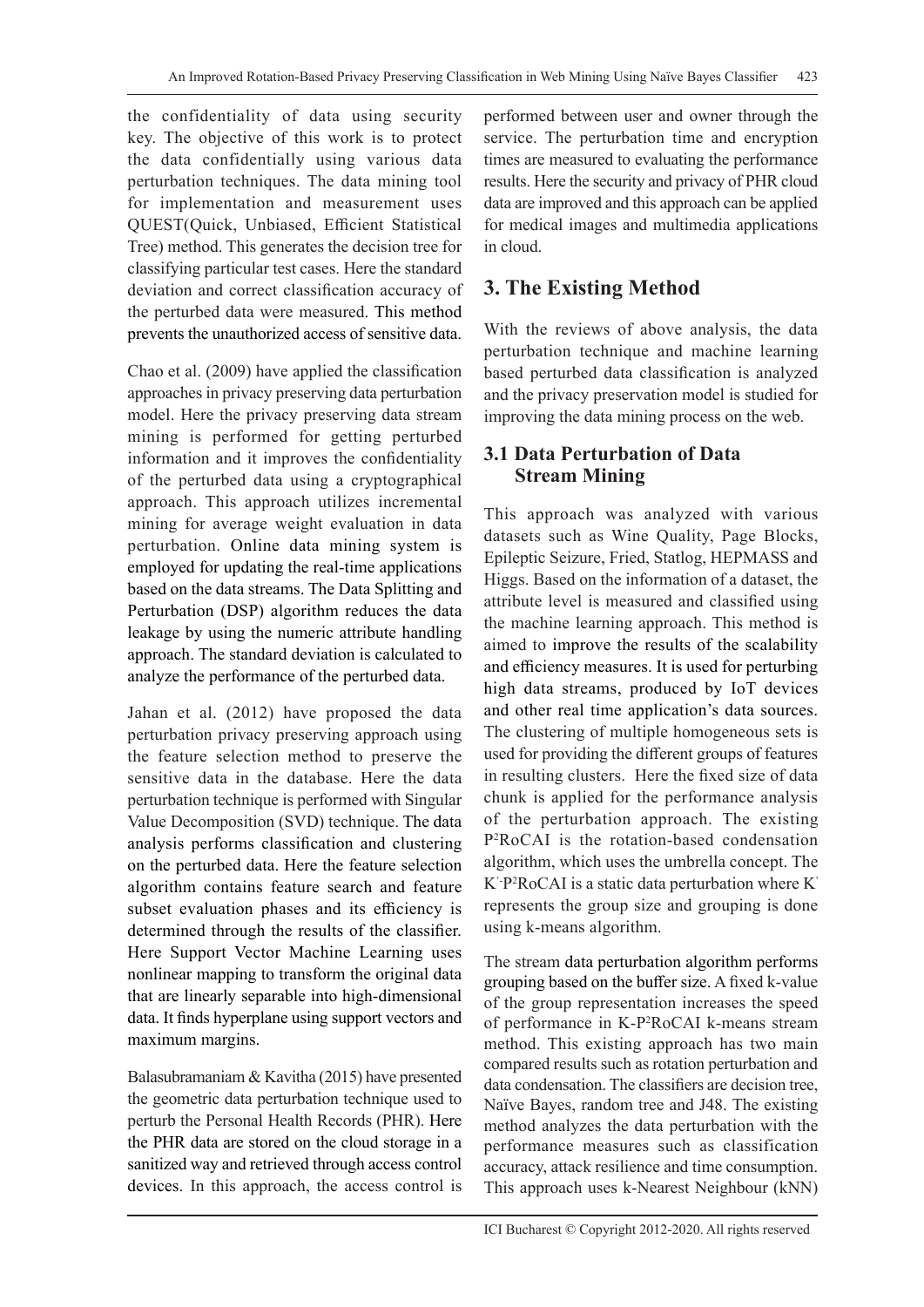for testing the classification accuracy of the perturbed data and Friedman's rank test is used for measuring the security level against the privacy attacks. The 10-fold Crossvalidation is applied in the feature selection process in the classification approach. Here the experimental setup is done with MATLAB and Weka 3.6 for implementing and analyzing the performance of the system.

## **4. The Proposed Methodology**

In this proposed methodology, the flip and rotation algorithm is used for data perturbation and the classification of perturbed data is done with the help of Naïve Bayes classifier. The k-means clustering algorithm is a subset of unsupervised machine learning approach and it handles the data based on groupings.

Initially, the raw database is normalized for performing clustering using fuzzy C-Means algorithm. Then flip and rotation technique is applied in order to perturb the data. This perturbed data is then classified using Naïve Bayes classifier. Here the training and testing data are framed by using holdout method. The classification accuracy and time consumption measures are obtained and compared with the ones of other existing approaches. The overall process flow of the proposed methodology is shown in Figure 2. The data perturbation results in the privacy preservation and improves the security of the data.



**Figure 2.** Overall process flow of the proposed methodology

Steps to perform data perturbation and classification:

i. Raw data selection

ii. Clustering using Fuzzy C-Means (FCM) algorithm

iii. Flip and Rotation Perturbation (FRP)

iv. Holdout approach for the separation of data into training and testing phases at 0.1%

- v. Naïve Bayes (NB) Classification
- vi. Measurement of performance analysis

## **4.1 Dataset Description**

The following datasets are obtained from the existing system (Chamikara et al., 2018). The datasets are Wholesale Customers, Page Blocks and Epileptic Seizure. Each dataset has a different a set of attributes and different classes that are based on the value of attributes, termed as features. Here the data is protected by using the perturbation privacy preserving technique which doesn't require any key in order to achieve data perturbation. But cryptography techniques produce key overhead issues. Table 1 shows the dataset descriptions.

**Table 1.** Dataset

| <b>Dataset</b>         | Number of<br>records | Number of<br>attributes | Number of<br>classes |  |
|------------------------|----------------------|-------------------------|----------------------|--|
| Epileptic<br>Seizure   | 11,500               | 178                     |                      |  |
| Page Blocks            | 5473                 | 10                      |                      |  |
| Wholesale<br>Customers | 440                  |                         |                      |  |

i. WCDS (Wholesale Customers Data Set)

Wholesale Customers database has 440 records, 7 attributes and 2 classes (UC Irvine Machine Learning Repository, 2014).

ii. PBDS (Page Blocks Data Set)

It contains 5473 records, 10 attributes and 5 classes (UC Irvine Machine Learning Repository, 1995).

iii. ESDS (Epileptic Seizure Data Set)

The Epileptic Seizure recognition data base contains 11500 records, 178 attributes and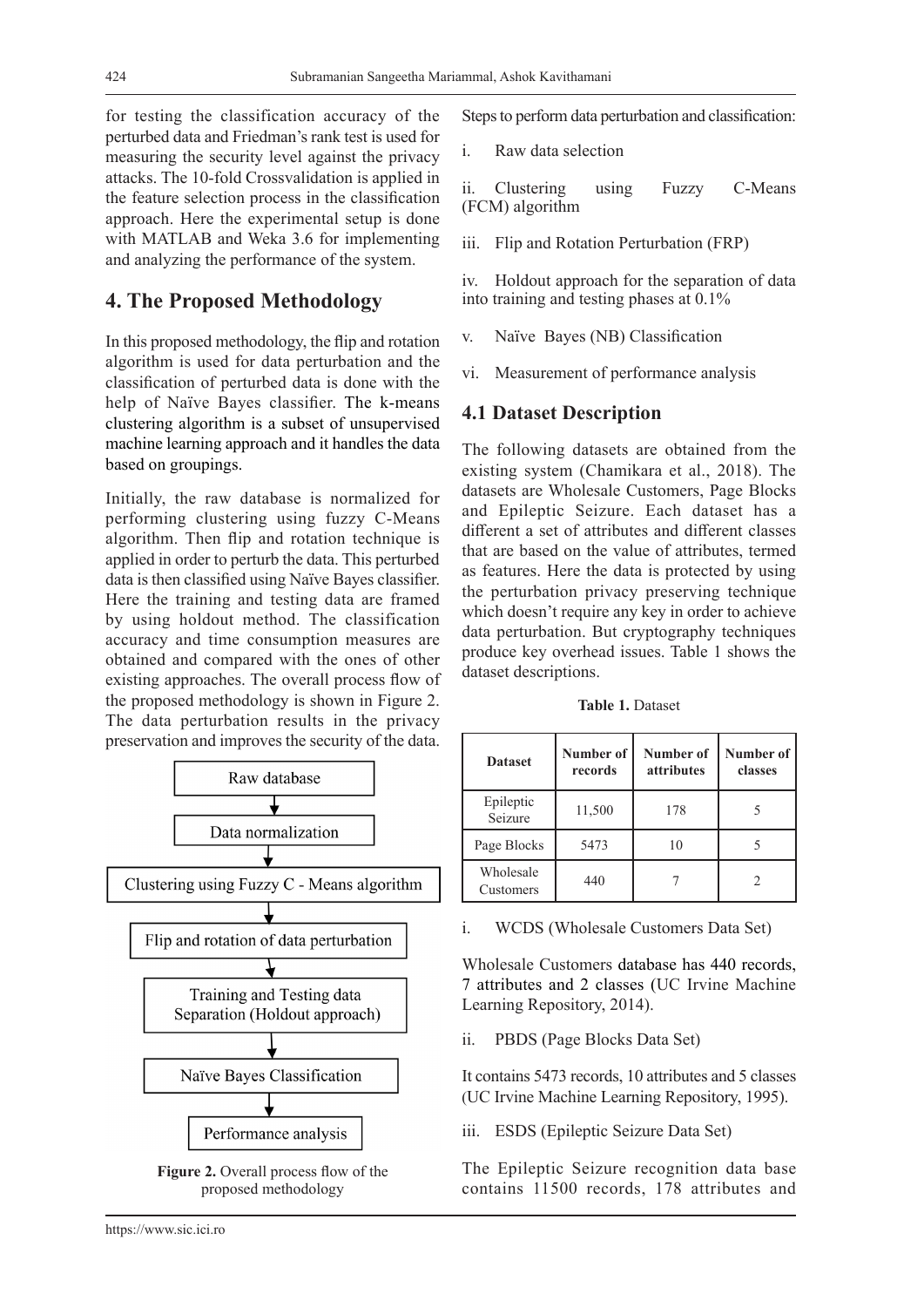5 classes (UC Irvine Machine Learning Repository, 2017).

#### **4.2 Fuzzy C-Means (FCM) Clustering**

The data perturbation approach is the value distorted approach and it transforms the original data into another form. Here the first phase of data perturbation is done by grouping the data using a fuzzy approach and this fuzzy logic is used to perform clustering on large volume data. It allows the grade membership for every data stream. Initially, it assigns the grade of membership values M. Then, the cluster centers are determined based on the following equation:

$$
c_j = \frac{\sum_{i=1}^{N} M_{ij}^{m} \cdot x_i}{\sum_{i=1}^{N} M_{ij}^{m}}
$$
 (1)

where N is the number of clusters and x is the data in the cluster. Then the membership function is updated based on the cluster centers. The membership function is defined in equation 2.

$$
M_{ij} = \frac{1}{\sum_{K=1}^{C} \left( \frac{\left\| x_i - c_{ij} \right\|}{\left\| x_i - c_{ij} \right\|} \right)^{\frac{2}{m-1}}}
$$
(2)

Based on these two equations, the database is grouped into a certain number of classes. While clustering, the data is shuffled into different groups. By combining all the groups of data, the first phase perturbation results are obtained.This experiment is done for WCDS, PBDS and Epileptic Seizure recognition datasets. The clustering approach helps to perform data perturbation. The experimental result of clustering using FCM is illustrated in Figures 3-5.



**Figure 3.** Result of clustering using Fuzzy C-Means (FCM) approach of ESDS



**Figure 4.** Result of clustering using Fuzzy C-Means (FCM) approach of WCDS



**Figure 5.** Result of clustering using Fuzzy C Means (FCM) approach of PBDS

#### **4.3 Flip and Rotation Perturbation (FRP)**

Generally, the data perturbation approach can be able to perform data partitioning, data modification, data restriction and data ownership rights preservation; in data modification, the data is modified in such a way that the privacy is preserved in the released dataset. This data perturbation performs data shuffling and data rotation processes is aimed to improve the results of privacy preserving approach.

The flip process in data perturbation is given by

*flip* perturb = 
$$
(perturbed data row)^T
$$
 (3)

The rotation perturbation of clustered data is given as

rotate perturb = 
$$
rot90 \text{ (flip perturbed)}
$$
 (4)

The FRP technique generates the perturbed data and maintains the trade-off between data utility and data privacy. ESDS contains EGG – Electroencephalogram signal values for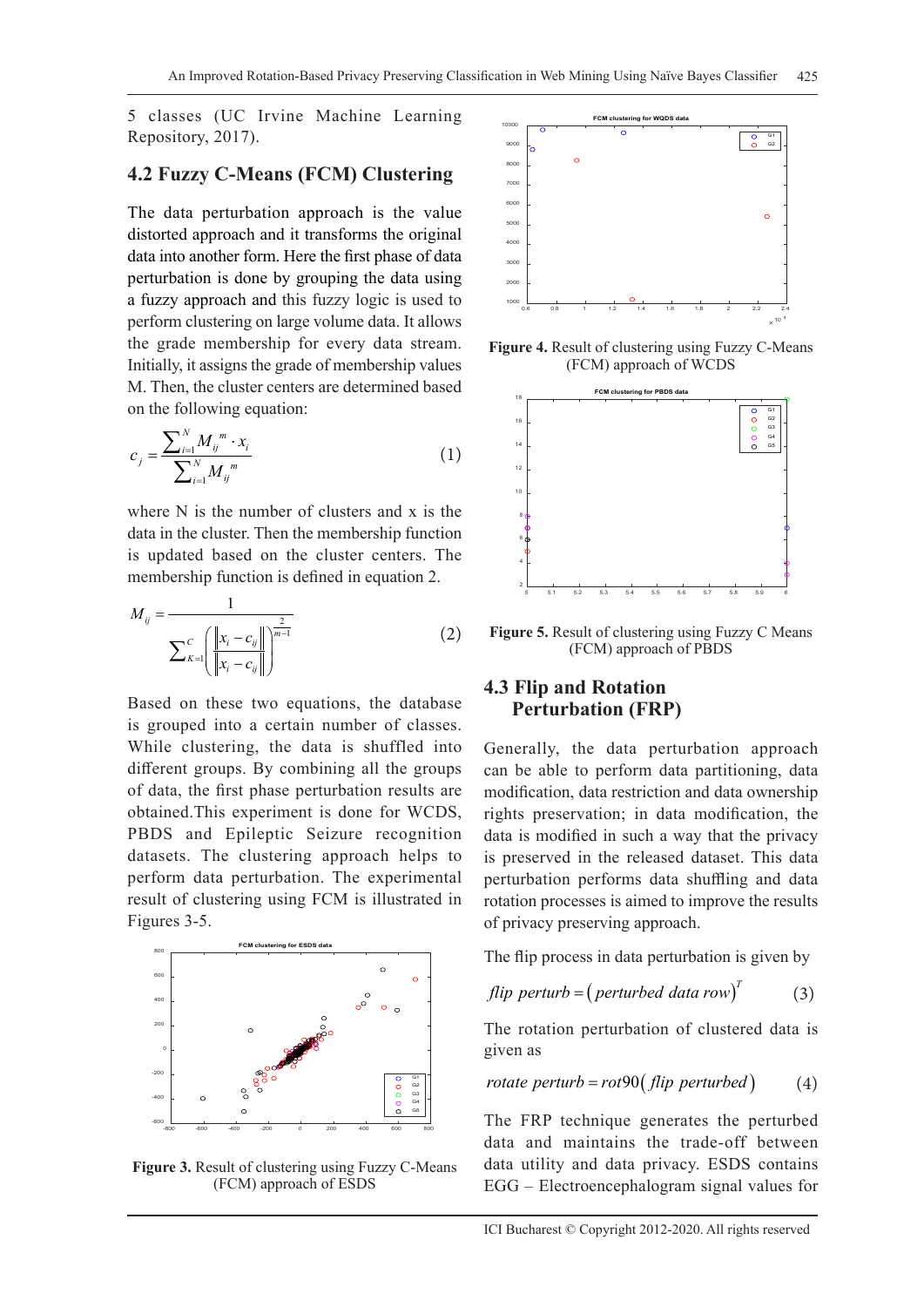recognition and it identifies the seizure and noseizure category by determining the class value of the classifier. Here the FCM clustering and FRP techniques are applied for perturbing the data and information. This approach preserves the user's information without disturbing the original content and the preserved data classification increases the utility of data without compromising the user's privacy. The input data is then shuffled and it is transformed into the perturbed data. The clustered data perturbation forms the matrix for grouping the data in the database. Then the perturbed data is classified by using Naïve Bayes classifier.

#### **4.4 Naïve Bayes Classifier Using Holdout Approach**

The data perturbation is the technique of shuffling the data using clustering and rotation-based transformation. The classification is performed on the perturbed data using Naïve Bayes classification by splitting the data in the training set and testing set by using the hold out method with 0.1 % for testing purpose. In Naïve Bayes classification, the classifier is designed based on the probability. The probability of attributes x comes under a specific category or a class  $C_k$  is determined by the following equation 5.

$$
P(c_k / x) = \frac{P(c_k)P(x / c_k)}{P(x)}
$$
\n<sup>(5)</sup>

The final classifier output from Naïve Bayes is computed based on the probability values obtained through the probability model.

$$
y = argmax P(c_k) \prod_{i=1}^{n} P(x_i / c_k)
$$
 (6)

Classifying various groups of data creates the class value and the utility of the perturbed data is measured by using the group information. The proposed design of privacy preserving model uses three different datasets and they are classified by using Naïve Bayes classifier. Here the data perturbation technique is implemented by clustering and rotation- based perturbation approaches. In this proposed system, the input data is shuffled through the flipping process and produces the first phase perturbation results; then the rotation process is applied on it to generate the final perturbed data.

#### **5. Results and Discussion**

As shown above, the proposed design of data perturbation model is achieved with FRP technique and the classification of the perturbed data is carried out by using the Naïve Bayes classifier.

**ESDS:** This proposed approach comprises a new privacy preserving data mining algorithm. Here the Wholesale Customers, Page Blocks and Epileptic Seizure Data Sets are applied on the proposed perturbation and classification model. The classification accuracy of Epileptic Seizure Data Set (ESDS) is evaluated as illustrated in Figure 6. For large cluster k-values, higher than  $k = 5$ , the accuracy percentage is increased.



Figure 6. Classification accuracy of the perturbed data for large scale 'k' values – ESDS dataset

Based on the variation of attributes, the performance of ESDS and the time consumption are determined as shown in Figure 7.



**Figure 7.** Time consumption versus number of attributes – ESDS dataset

The ESDS uses ElectroEncephaloGram (EEG) signal's attributes. Here the labeled classes are framed with five groups of instances. The EEG signal has 178 dimension vectors for five groups and the attributes represent the properties of EEG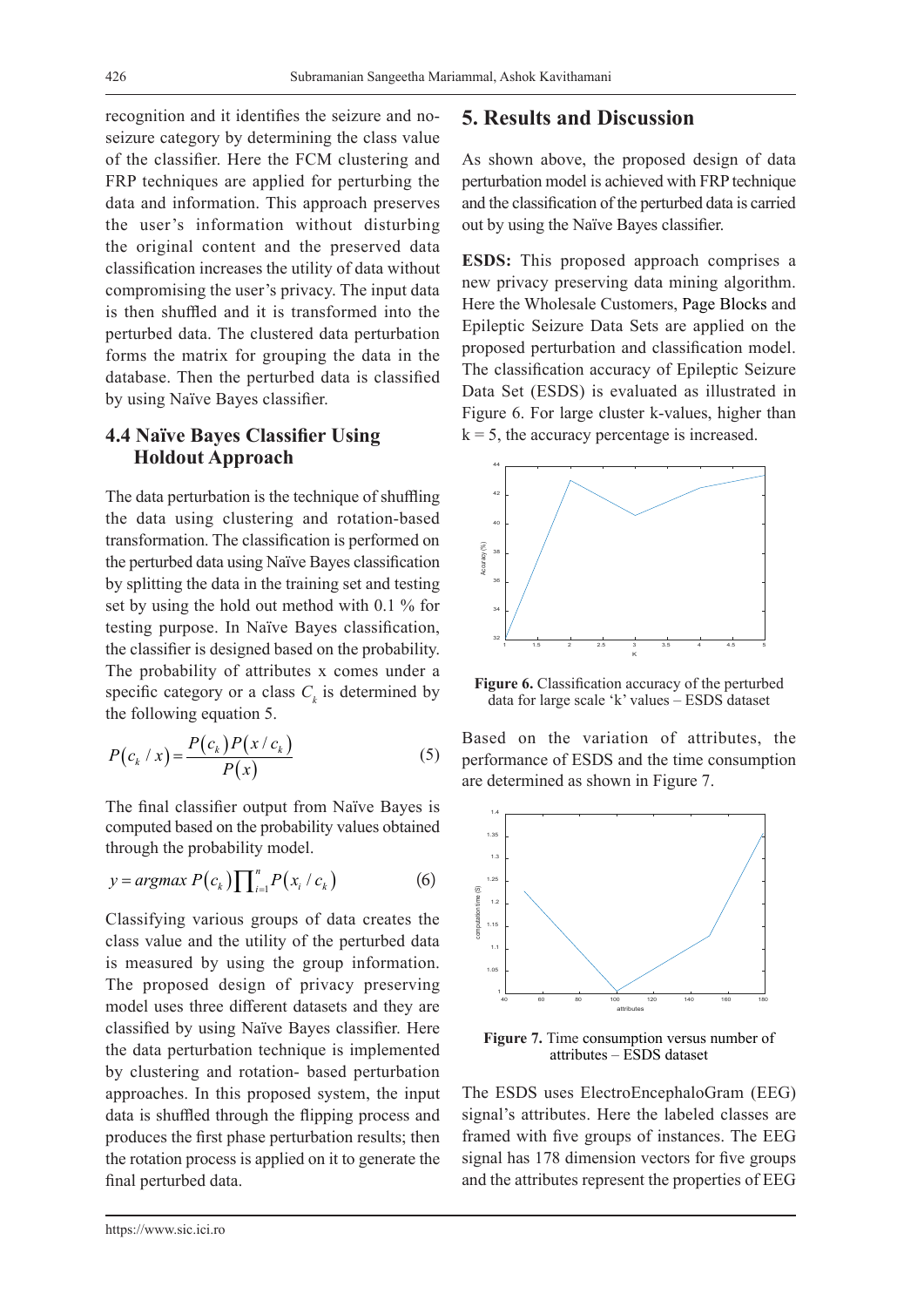brain signal – eyes open and closed, identifying the region of tissues, location of tumor and recording the seizure activity. The computation time is determined with tuples of ESDS and varies depending on the tuples of the dataset, as presented in Figure 8.



**Figure 8.** Time consumption versus number of tuples – ESDS dataset

**WCDS:** The WCDS has 8 attributes with 440 instances. These eight attributes are classified in two groups using Naïve Bayes classification on the perturbed data. The classification accuracy is verified for different number of clusters in order to determine the performance of the proposed method. The classification accuracy of WCDS is shown in Figure 9. Thus, it can be noticed that the classification outputs of Naïve Bayes approach give better results than the one of the existing approaches for different cluster sizes. Here 'k' value is taken up to five and it is used to determine the characteristics of attributes along with the class values. This experiment facilitates the process of web analytics and it is used for an effective decision-making process.



**Figure 9.** Classification accuracy of perturbed data for large scale 'k' values – WCDS dataset

The computation time of data perturbation and the classification of perturbed WCDS data are determined for analyzing the performance of the proposed system. The time consumption of WCDS based on attribute changes is shown in Figure 10 and the time consumption based on tuples variation of WCDS is given in Figure 11.



**Figure 10.** Time consumption versus number of attributes – WCDS dataset



**Figure 11.** Time consumption versus number of tuples – WCDS dataset

**PBDS:** The PBDS has 10 attributes with 5473 instances. The classification accuracy of PBDS is shown in Figure 12.



**Figure 12.** Classification accuracy of perturbed data for large scale 'k' values – PBDS dataset

Here 'k' value is taken up to five and for higher k values the accuracy is increased. The time consumption of PBDS based on attribute changes is shown in Figure 13 and the time consumption based on tuples variation of PBDS is given in Figure 14.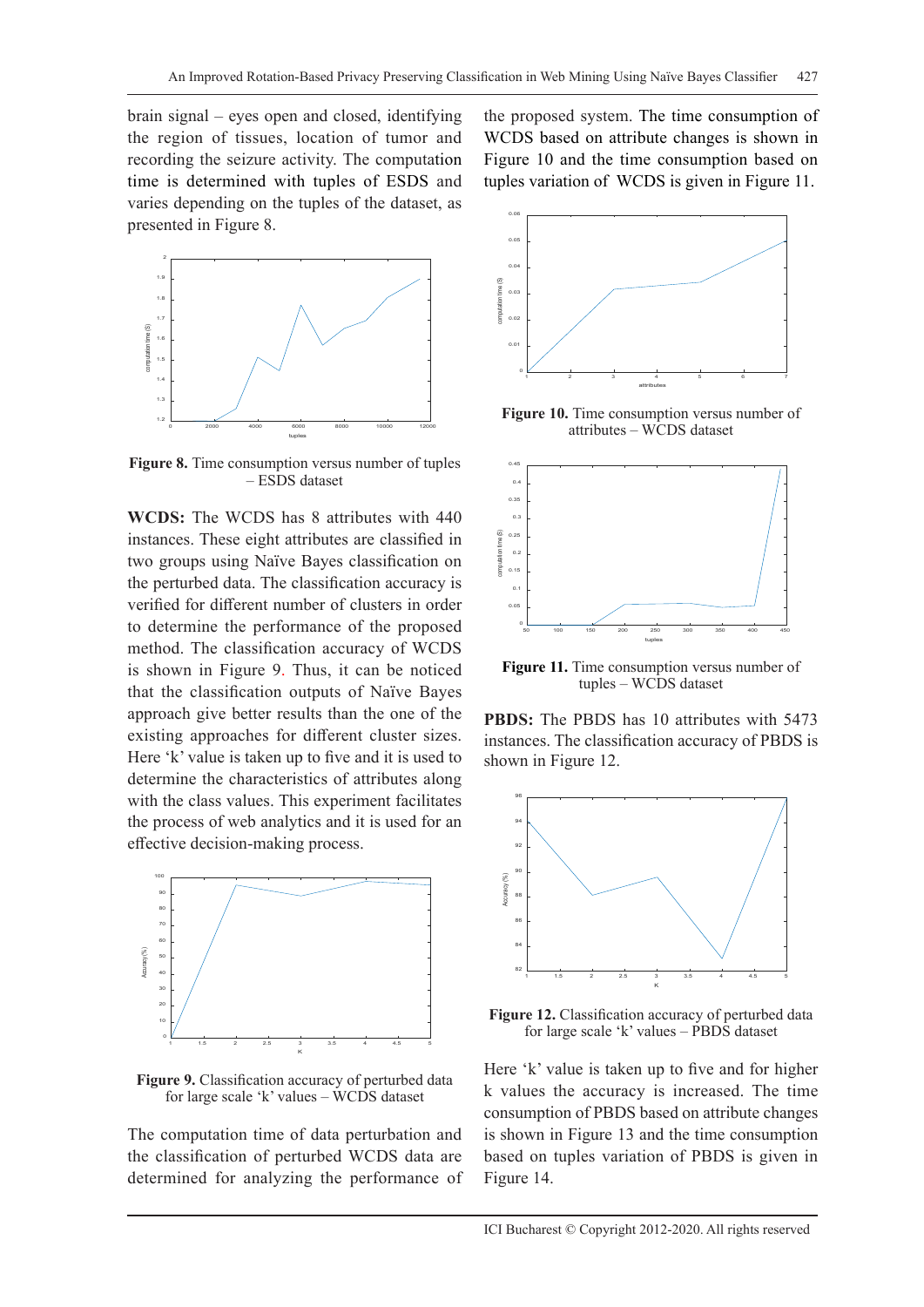

**Figure 13.** Time consumption while changing number of attributes – PBDS dataset



**Figure 14.** Time consumption while changing number of tuples – PBDS dataset

#### i. Performance metrics

The ESDS, PBDS and WCDS are perturbed through privacy preserving model using data perturbation and classification approaches. Here the proposed FRP improves the results when compared with the ones of the other existing works. In this approach, the classification accuracy and time consumption are determined for large 'k' values, attributes and tuples. The proposed Naïve Bayes classification results of ESDS,WCDS and PBDS are given in Table 2 and the data perturbation results of ESDS, WCDS and PBDS are shown in Tables 3, 4 and 5 along with the metrics accuracy, error rate and computation time.

Thus the rotation-based privacy preserving data classification using Naïve Bayes classifier is tested for ESDS, WCDS and PBDS datasets. Here the performance analysis of data perturbation technique and the classification using Naïve Bayes classifier have been achieved in order to measure the trade-off between the data utility and privacy. The classification accuracy of the perturbed data is determined for the proposed approach on different datasets and it is compared with other existing approaches (Chamikara et al., 2018). The error rate and computation time were also evaluated and compared, and they produced better results than the ones of the existing method.

**Table 2.** Performance results of Naïve Bayes Classifier

| Number of attributes -<br><b>ESDS</b> | Computation<br>time | Accuracy |  |
|---------------------------------------|---------------------|----------|--|
| 50                                    | 1.2282              | 42.61    |  |
| 100                                   | 1.0059              | 42.96    |  |
| 150                                   | 1.1286              | 42.52    |  |
| 179                                   | 1.3568              | 43.39    |  |
| Number of attributes -<br><b>WCDS</b> | Computation<br>time | Accuracy |  |
| $\mathfrak{D}$                        |                     |          |  |
| 3                                     | 0.0316              | 68.18    |  |
| 5                                     | 0.0343              | 88.64    |  |
| 7                                     | 0.0504              | 95.45    |  |
| Number of attributes -<br><b>PBDS</b> | Computation<br>time | Accuracy |  |
| $\overline{2}$                        | 0.4761              | 87.93    |  |
| 4                                     | 0.7344              | 87.93    |  |
| 6                                     | 0.5320              | 91.92    |  |
| 8                                     | 0.5211              | 93.42    |  |
| 10                                    | 0.6978              | 96       |  |

**Table 3.** Wholesale Customers Data Analysis

| <b>WCDS</b>      | Accuracy | Error<br>rate | Computation<br>time |
|------------------|----------|---------------|---------------------|
| Original         | 64.54    | 35.46         |                     |
| Existing K means | 60.35    | 39.65         | 0.9744              |
| Proposed         | 95.45    | 4.55          | 0.441               |

**Table 4.** Epileptic Seizure Data Analysis

| <b>ESDS</b> | Accuracy | Error<br>rate | <b>Computation</b><br>time |
|-------------|----------|---------------|----------------------------|
| Original    | 43.57    | 56.43         |                            |
| Proposed    | 44.78    | 55.22         | 1.7341                     |

**Table 5.** Page Blocks Data Analysis

| <b>PBDS</b>      | Accuracy | Error<br>rate | Computation<br>time |
|------------------|----------|---------------|---------------------|
| Original         | 90.85    | 9.15          |                     |
| Existing K_means | 39.11    | 60.89         | 0.7462              |
| Proposed         | 96.00    | 4.00          | 1.0661              |

ii. Attack resilience

The activity of hacking the original data from the perturbed data is called attack. The proposed method's resilience is evaluated by performing the three types of attacks namely naïve estimation, ICA based and known I/O attacks.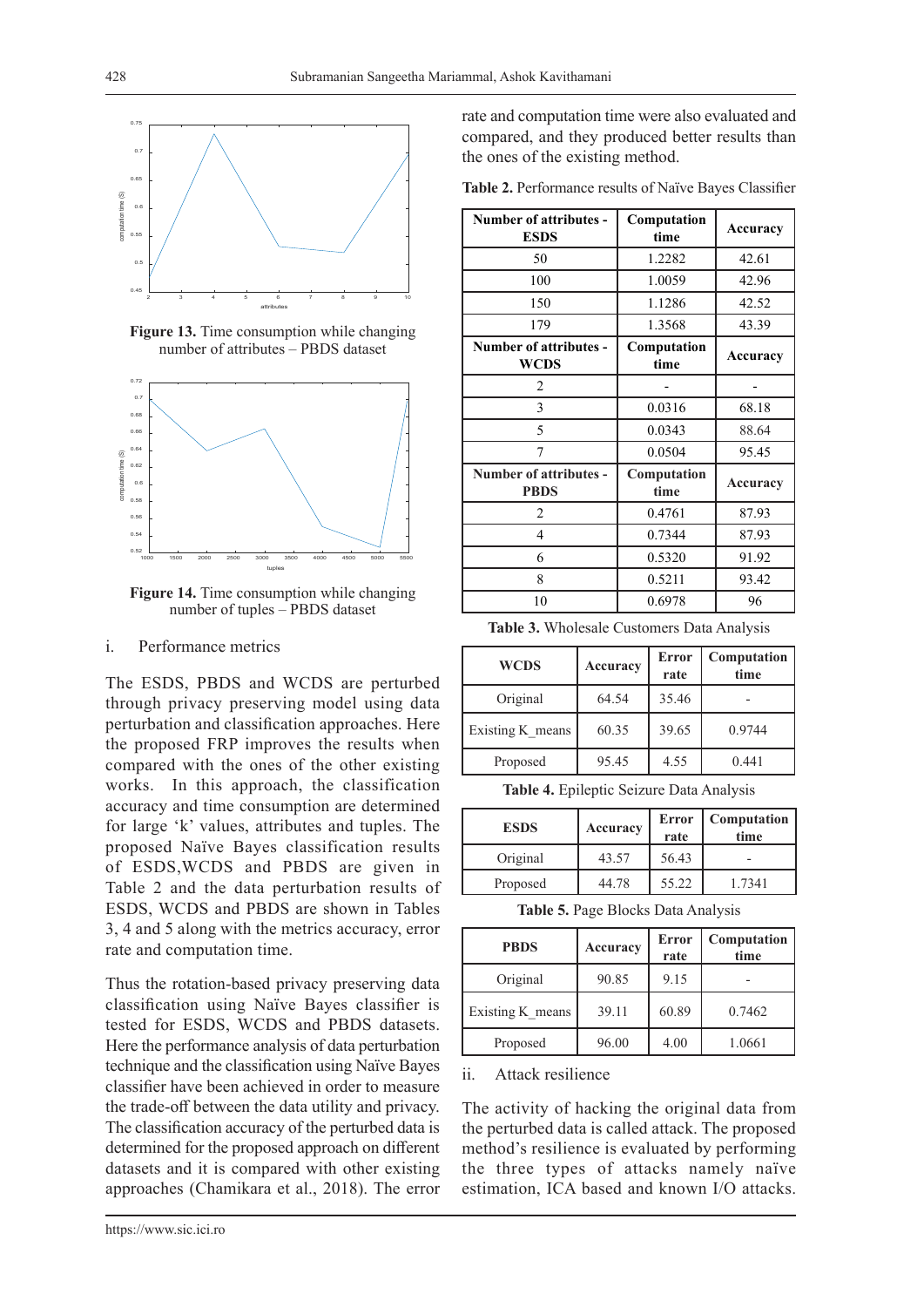These attacks are applied on the perturbed data for 10 iterations at a noise factor of 0.3 using FastICA package. The attack resilience of the proposed method is evaluated using the minimum and average values obtained for each data set and it is used for identifying the overall resilience performance.

Using the information from Table 6, the rank is generated for the datasets through Fried Man Rank (FMR) test and it is compared with the one of the existing approach.

## **6. Conclusion and Future Scope**

The proposed data perturbation and classification model is applied on the datasets ESDS, PBDS and WCDS and produces better results than the ones obtained by the existing approaches. This data perturbation technique can be applied on different datasets and used for web analytics. Here the Naïve Bayes classifier gives a better performance than other machine learning approaches. The FRP is easily achieved after performing FCM

| Parameter   Nmin   Navg   Icamin   Icavg   Iomin |  |  |                                                                                            | ioavg |
|--------------------------------------------------|--|--|--------------------------------------------------------------------------------------------|-------|
| <b>PBDS</b>                                      |  |  | $1.4915$   1.7222   0.5696   0.7073   0.00002   0.1566                                     |       |
| <b>ESDS</b>                                      |  |  | $\vert$ 1.1254 $\vert$ 1.4386 $\vert$ 0.5801 $\vert$ 0.6875 $\vert$ 0.00009 $\vert$ 0.0017 |       |
| <b>WCDS</b>                                      |  |  | $\vert$ 1.6764   1.7889   0.6853   0.7506   0.0177   0.1228                                |       |

**Table 6.** Attack Analysis

The below Table 7 shows the FMR values computed through Analysis of Variance (ANOVA) procedure.

**Table 7.** FMR comparison

| <b>System</b> |        |
|---------------|--------|
| Existing      | 0.03   |
| Proposed      | 0.3366 |

From Table 7, it is observed that the FMR value for the proposed method is higher when compared to the one of the existing method. Generally, the higher FMR value indicates the best resilience performance. From the above experimental results it is proven that the proposed method has the best resilience against all the three types of attacks. Hence the proposed data perturbation approach's efficiency is proved by both the accuracy and the attack resilience metrics.

**REFERENCES**

Adeel, M., Tejedor, J., Macias-Guarasa, J. & Lu, C. (2019). Improved perturbation in direct detected OTDR Systems using matched filtering, *IEEE Photonics Technology Letters, 31*(21), 1689-1692. DOI: 10.1109/LPT.2019.2940297

Ahmed, S. Md. T., Haque, S. & Tauhid, S. M. F. (2014). A Fuzzy based approach for privacy preserving clustering, *International Journal of Scientific & Engineering Research*, *5*(2), 1067-1071.

clustering algorithm and the perturbed data maintains the trade-off between privacy and accuracy. The proposed data perturbation approach uses data shuffling in order to preserve the privacy of the data. The implementation of the proposed system is done using MATLAB 2018a. The proposed system results have a better accuracy and less computation time on perturbed data, while comparing with the one of the existing approaches and improve the overall performance of the system. In future, the proposed method can be integrated with various machine learning approaches, data perturbation models and dimensionality reduction approaches using optimization algorithms for improving the classification and perturbation performance of the system.

Al-Rubaie, M. & Chang, J. M. (2019). Privacy preserving Machine learning: Threats and Solutions, *IEEE Security & Privacy*, *17*(2), 49-58. DOI: 10.1109/MSEC.2018.2888775

Balasubramaniam, S. & Kavitha, V. (2015). Geometric Data Perturbation-Based Personal Health Record Transactions in Cloud Computing, *The Scientific World Journal*. Article ID 927867. DOI: 10.1155/2015/927867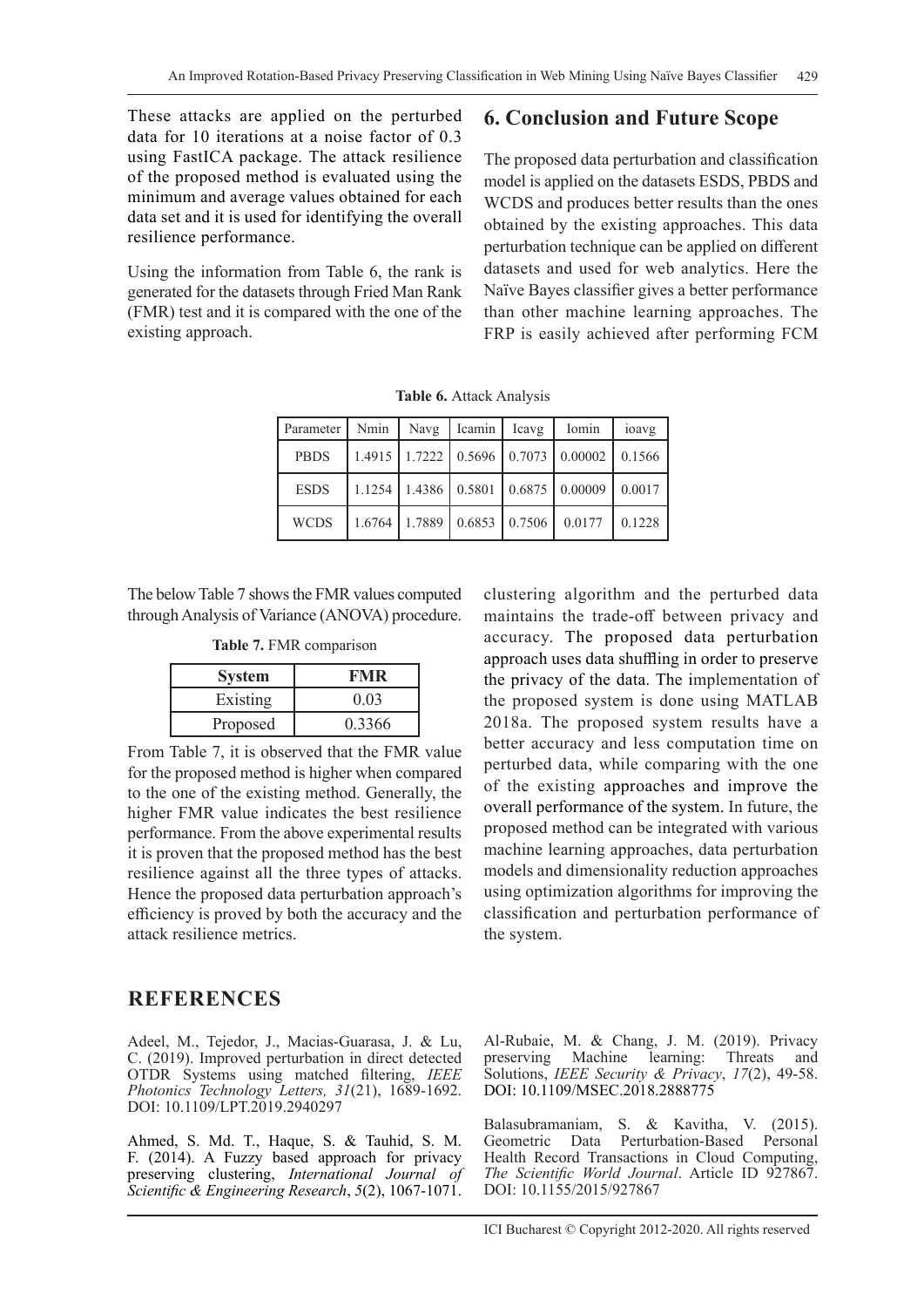Chamikara, M. A. P., Bertok, P., Liu, D., Camtepe, S. & Khalil, I. (2018). Efficient data perturbation for privacy preserving and accurate data stream mining, *Pervasive and Mobile Computing*, *48*, 1-19. DOI: 10.1016/j.pmcj.2018.05.003

Chao, C.-M., Chen, P.-Z. & Sun, C.-H. (2009). Privacy-preserving classification of data streams, *Tamkang Journal of Science and Engineering*, *12*(3), 321-330.

Chen, L., Goldgof, D. B., Hall, L. O. & Eschrich, S. A (2007). Noise-based feature perturbation as a selection method for micro array data. In *International Symposium on Bioinformatics Research and Applications* (pp. 237-247).

Chen, K. & Liu, L. (2005). A Random rotation perturbation approach to privacy preserving data classification, *Geometric Data Perturbation*. Georgia Institute of Technology.

Chhinkaniwala, H., Patel, K & Garg, S. (2012). Privacy preserving data stream classification using data perturbation technique. In *International Conference on Emerging Trends in Electrical Electronics and Communication Technologies*. DOI: 10.13140/2.1.1339.2964

Du, M., Wang, K., Xia, Z. & Zhang, Y. (2018). Differential privacy preserving of training model in wireless Big Data with edge computing, *IEEE Transactions on Big Data*, *6*(2), 283-295. DOI: 10.1109/TBDATA.2018.2829886

Elidan, G., Ninio, M., Friedman, N. & Schuurmans, D. (2002). Data perturbation for escaping local maxima in learning. In *Eighteenth National Conference on Artificial Intelligence* (132-139).

Gokulnath, C., Priyan, M. K., Balan, E. V., Rama Prabha, K. P. & Jeyanthi, R. (2015). Preservation of privacy in data mining by using PCA based perturbation technique. In *2015 International Conference on Smart Technologies and Management for Computing, Communication, Controls, Energy and Materials (ICSTM), Chennai* (pp. 202-206). DOI: 10.1109/ICSTM.2015.7225414

Jahan, T., Narsimha, G. & Guru Rao, C. V. (2012). Data perturbation and feature selection in preserving privacy. In *Proceedings of the International Conference on Wireless and Optical Communications Networks*, 20-22 Sept. 2012, Indore, India (pp. 1-6). DOI: 10.1109/WOCN.2012.6335531

Jahan, T., Pavani, K., Narsimha, G. & Rao, C. (2018). A Data perturbation method to preserve privacy using fuzzy rules. In Bhateja, V., Tavares, J., Rani, B., Prasad, V. & Raju, K. (eds.), *Proceedings of the Second International Conference on Computational Intelligence and Informatics (ICCII 2017)*. *Advances in Intelligent Systems and Computing, vol 712*

(pp. 9-16), Springer Singapore. DOI: 10.1007/978- 981-10-8228-3\_2

Kargupta, H., Datta, S., Wang, Q. & Sivakumar, K. (2005). Random data perturbation technique and privacy-preserving data mining, *Knowledge and Information systems, 7*(4), 387-414. DOI: 10.1007/ s10115-004-0173-6

Kiran, A. & Vasumathi, D. (2019). Data mining: Random swapping based data perturbation technique for privacy preserving in data mining, *International Journal of Recent Technology and Engineering*, *8*(IS4), 764-777.

Landgrebe, T. C. W. & Duin, R. P. W. (2008). Efficient multiclass ROC Approximation by decomposition via confusion matrix perturbation analysis, *IEEE Transactions on Pattern analysis and Machine Intelligence*, *30*(5), 810-822.

Lee, T., Edwards, B., Molloy, I. & Su, D. (2019). Defending against neural network model stealing attacks using deceptive perturbations. In *IEEE Security and Privacy Workshop*, 19-23 May 2019, San Francisco, USA (pp. 43-49). DOI: 10.1109/ SPW.2019.00020

Lin, Y., Qu, Y., Zhang, Z. & Su, H. (2019). Towards A Guided Perturbation for privacy protection through detecting adversarial examples with provable accuracy and precision. In *Proceedings of the International Conference on Computational Sciecne and Computational Intelligence*, 5-7 Dec. 2019, NV, USA (pp. 107-112). DOI: 10.1109/ CSCI49370.2019.00025

Lyu, L., Bezdek, J. C., Law, Y. W., He, X. & Palaniswami, M. (2018). Privacy preserving collaborative fuzzy, *Data and Knowledge Engineering, 116,* 21-41. DOI: 10.1016/j.datak.2018.05.002

Mopuri, K. R., Ganeshan, A. & Babu, R. V. (2019). Generalizable Data-Free Objective for Crafting Universal Adversarial Perturbations, *IEEE Transactions on Pattern Analysis and Machine Intelligence*, *41*(10), 2452-2465. DOI: 10.1109/ TPAMI.2018.2861800

Tanuwidjaja, H. C., Choi, R. & Kim, K. (2019). A Survey on Deep Learning techniques for privacy-preserving. In *Proceedings of the International Conference on Machine Learning for Cyber Security* (pp. 29-46).

Thanga Revathi, S. & Ramaraj, N. (2017). Data privacy preservation using data perturbation technique, *International Journal of Soft Computing and Artificial Intelligence*, *5*(2), 10-12.

UC Irvine Machine Learning Repository (1995). *Page Blocks Classification Data Set*. Available at: <https://archive.ics.uci.edu/ml/datasets/ Page+Blocks+Classification>.